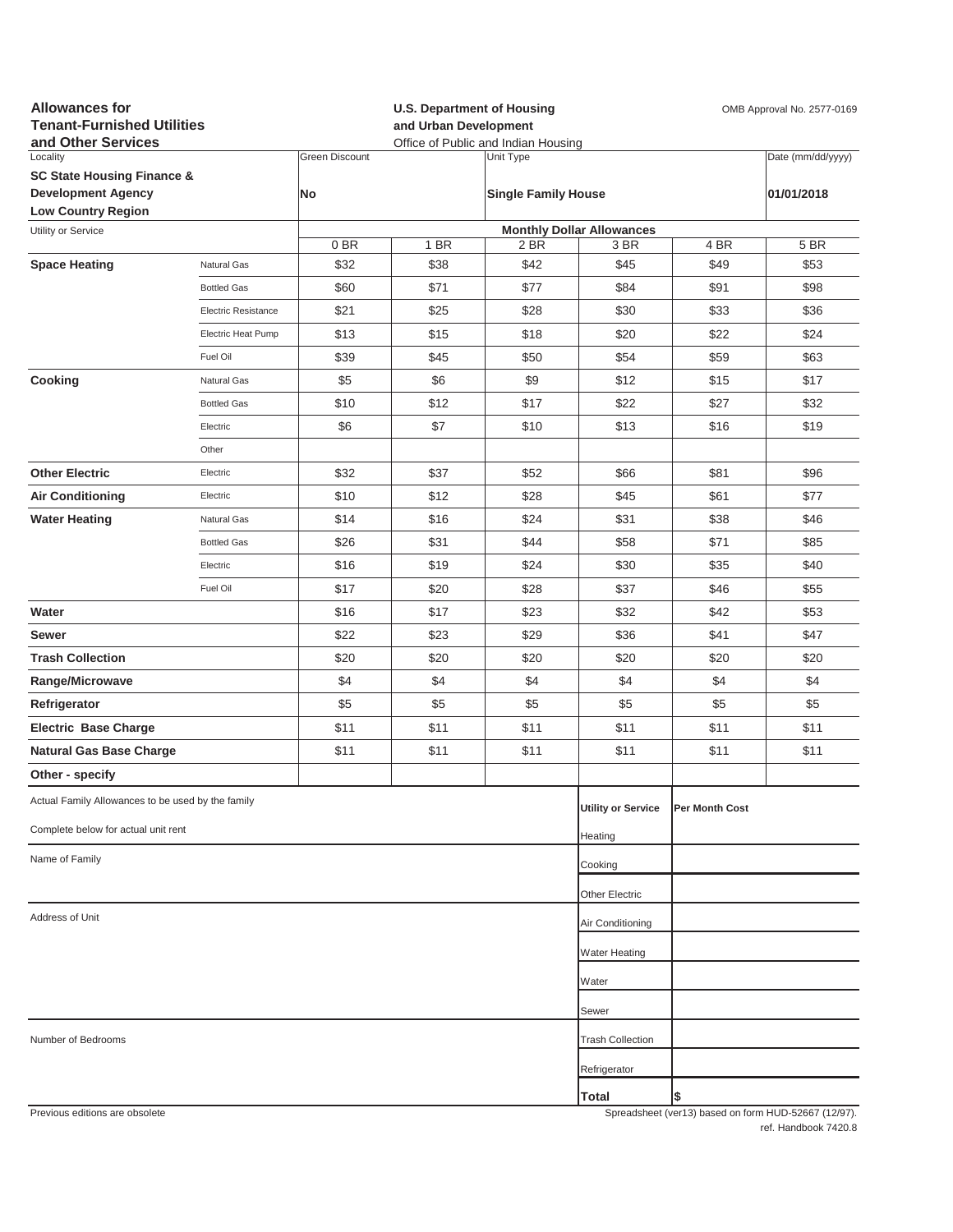| <b>Allowances for</b><br><b>Tenant-Furnished Utilities</b><br>and Other Services |                            |                       |      | <b>U.S. Department of Housing</b><br>OMB Approval No. 2577-0169<br>and Urban Development<br>Office of Public and Indian Housing |                                  |                       |                                                     |
|----------------------------------------------------------------------------------|----------------------------|-----------------------|------|---------------------------------------------------------------------------------------------------------------------------------|----------------------------------|-----------------------|-----------------------------------------------------|
| Locality                                                                         |                            | <b>Green Discount</b> |      | Unit Type                                                                                                                       |                                  |                       | Date (mm/dd/yyyy)                                   |
| <b>SC State Housing Finance &amp;</b><br><b>Development Agency</b>               |                            | <b>ENERGY STAR</b>    |      | <b>Single Family House</b>                                                                                                      |                                  |                       | 01/01/2018                                          |
| <b>Low Country Region</b>                                                        |                            |                       |      |                                                                                                                                 |                                  |                       |                                                     |
| Utility or Service                                                               |                            |                       |      |                                                                                                                                 | <b>Monthly Dollar Allowances</b> |                       |                                                     |
|                                                                                  |                            | 0BR                   | 1 BR | 2 BR                                                                                                                            | 3 BR                             | 4 BR                  | 5 BR                                                |
| <b>Space Heating</b>                                                             | Natural Gas                | \$26                  | \$31 | \$34                                                                                                                            | \$37                             | \$40                  | \$43                                                |
|                                                                                  | <b>Bottled Gas</b>         | \$49                  | \$58 | \$64                                                                                                                            | \$69                             | \$75                  | \$81                                                |
|                                                                                  | <b>Electric Resistance</b> | \$17                  | \$21 | \$23                                                                                                                            | \$25                             | \$27                  | \$30                                                |
|                                                                                  | Electric Heat Pump         | \$11                  | \$13 | \$15                                                                                                                            | \$17                             | \$18                  | \$20                                                |
|                                                                                  | Fuel Oil                   | \$32                  | \$37 | \$41                                                                                                                            | \$45                             | \$48                  | \$52                                                |
| Cooking                                                                          | Natural Gas                | \$4                   | \$5  | \$7                                                                                                                             | \$10                             | \$12                  | \$14                                                |
|                                                                                  | <b>Bottled Gas</b>         | \$8                   | \$9  | \$14                                                                                                                            | \$18                             | \$22                  | \$26                                                |
|                                                                                  | Electric                   | \$5                   | \$6  | \$8                                                                                                                             | \$10                             | \$13                  | \$15                                                |
|                                                                                  | Other                      |                       |      |                                                                                                                                 |                                  |                       |                                                     |
| <b>Other Electric</b>                                                            | Electric                   | \$26                  | \$31 | \$42                                                                                                                            | \$54                             | \$66                  | \$78                                                |
| <b>Air Conditioning</b>                                                          | Electric                   | \$8                   | \$10 | \$22                                                                                                                            | \$36                             | \$50                  | \$63                                                |
| <b>Water Heating</b>                                                             | Natural Gas                | \$11                  | \$13 | \$19                                                                                                                            | \$25                             | \$31                  | \$37                                                |
|                                                                                  | <b>Bottled Gas</b>         | \$21                  | \$25 | \$36                                                                                                                            | \$47                             | \$59                  | \$70                                                |
|                                                                                  | Electric                   | \$13                  | \$16 | \$20                                                                                                                            | \$24                             | \$29                  | \$33                                                |
|                                                                                  | Fuel Oil                   | \$14                  | \$16 | \$23                                                                                                                            | \$31                             | \$38                  | \$45                                                |
| Water                                                                            |                            | \$16                  | \$17 | \$23                                                                                                                            | \$32                             | \$42                  | \$53                                                |
| Sewer                                                                            |                            | \$22                  | \$23 | \$29                                                                                                                            | \$36                             | \$41                  | \$47                                                |
| <b>Trash Collection</b>                                                          |                            | \$20                  | \$20 | \$20                                                                                                                            | \$20                             | \$20                  | \$20                                                |
| Range/Microwave                                                                  |                            | \$4                   | \$4  | \$4                                                                                                                             | \$4                              | \$4                   | \$4                                                 |
| Refrigerator                                                                     |                            | \$5                   | \$5  | \$5                                                                                                                             | \$5                              | \$5                   | \$5                                                 |
| <b>Electric Base Charge</b>                                                      |                            | \$11                  | \$11 | \$11                                                                                                                            | \$11                             | \$11                  | \$11                                                |
| <b>Natural Gas Base Charge</b>                                                   |                            | \$11                  | \$11 | \$11                                                                                                                            | \$11                             | \$11                  | \$11                                                |
| Other - specify                                                                  |                            |                       |      |                                                                                                                                 |                                  |                       |                                                     |
|                                                                                  |                            |                       |      |                                                                                                                                 |                                  |                       |                                                     |
| Actual Family Allowances to be used by the family                                |                            |                       |      |                                                                                                                                 | <b>Utility or Service</b>        | <b>Per Month Cost</b> |                                                     |
| Complete below for actual unit rent                                              |                            |                       |      |                                                                                                                                 | Heating                          |                       |                                                     |
| Name of Family                                                                   |                            |                       |      |                                                                                                                                 | Cooking                          |                       |                                                     |
|                                                                                  |                            |                       |      |                                                                                                                                 | Other Electric                   |                       |                                                     |
| Address of Unit                                                                  |                            |                       |      |                                                                                                                                 | Air Conditioning                 |                       |                                                     |
|                                                                                  |                            |                       |      |                                                                                                                                 | <b>Water Heating</b>             |                       |                                                     |
|                                                                                  |                            |                       |      |                                                                                                                                 | Water                            |                       |                                                     |
|                                                                                  |                            |                       |      |                                                                                                                                 | Sewer                            |                       |                                                     |
|                                                                                  |                            |                       |      |                                                                                                                                 |                                  |                       |                                                     |
| Number of Bedrooms                                                               |                            |                       |      |                                                                                                                                 | <b>Trash Collection</b>          |                       |                                                     |
|                                                                                  |                            |                       |      |                                                                                                                                 | Refrigerator                     |                       |                                                     |
| Previous editions are obsolete                                                   |                            |                       |      |                                                                                                                                 | <b>Total</b>                     | \$                    | Spreadsheet (ver13) hased on form HUD-52667 (12/97) |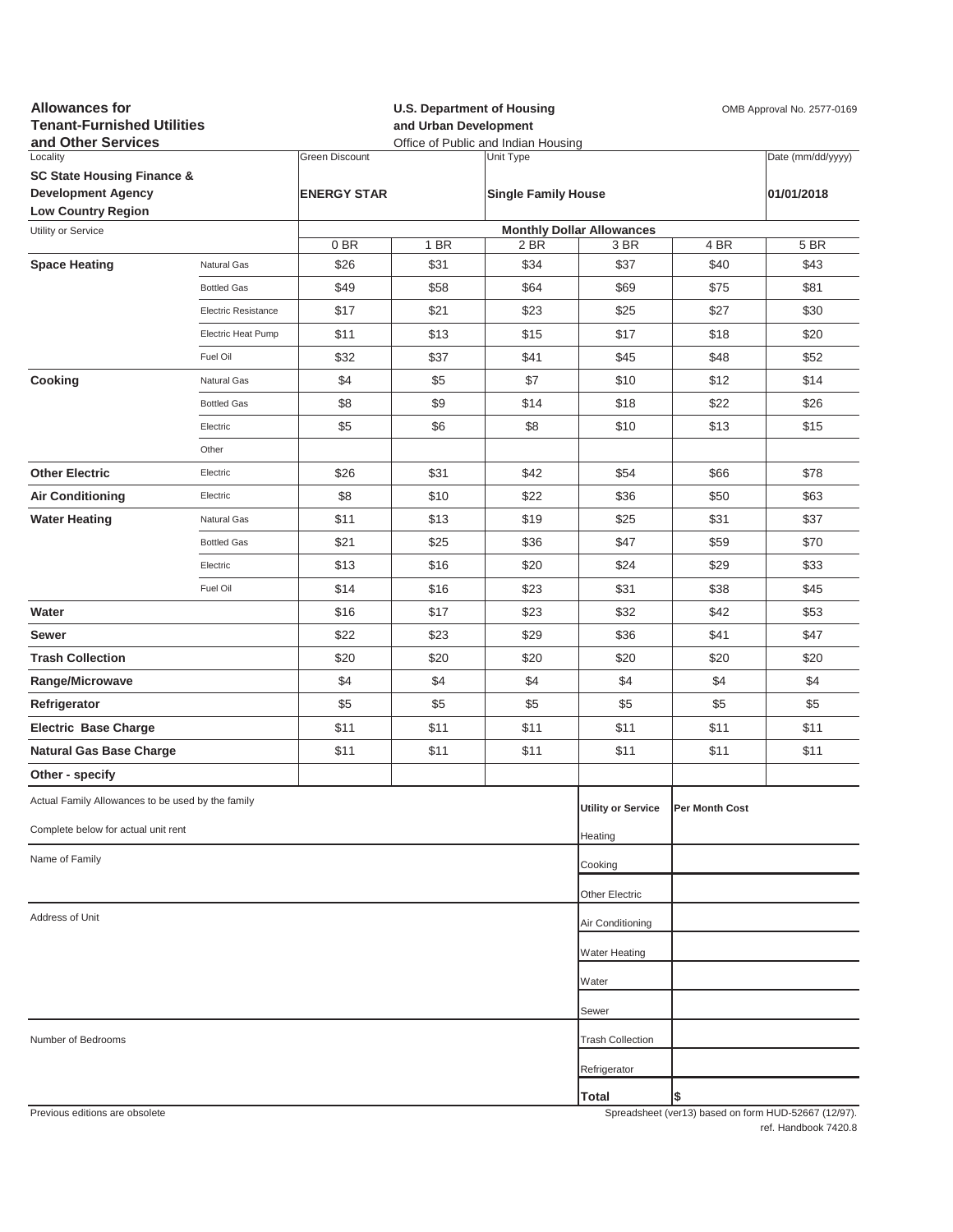| <b>Allowances for</b><br><b>Tenant-Furnished Utilities</b><br>and Other Services |                            |                       | <b>U.S. Department of Housing</b><br>and Urban Development<br>Office of Public and Indian Housing |           |                                  |                | OMB Approval No. 2577-0169                          |
|----------------------------------------------------------------------------------|----------------------------|-----------------------|---------------------------------------------------------------------------------------------------|-----------|----------------------------------|----------------|-----------------------------------------------------|
| Locality                                                                         |                            | <b>Green Discount</b> |                                                                                                   | Unit Type |                                  |                | Date (mm/dd/yyyy)                                   |
| <b>SC State Housing Finance &amp;</b>                                            |                            | <b>No</b>             |                                                                                                   |           |                                  |                |                                                     |
| <b>Development Agency</b><br><b>Low Country Region</b>                           |                            |                       |                                                                                                   |           | Lowrise Apartment (2 - 4 units)  |                | 01/01/2018                                          |
| Utility or Service                                                               |                            |                       |                                                                                                   |           | <b>Monthly Dollar Allowances</b> |                |                                                     |
|                                                                                  |                            | 0BR                   | 1 BR                                                                                              | 2 BR      | 3 BR                             | 4 BR           | 5 BR                                                |
| <b>Space Heating</b>                                                             | Natural Gas                | \$31                  | \$36                                                                                              | \$38      | \$40                             | \$42           | \$44                                                |
|                                                                                  | <b>Bottled Gas</b>         | \$57                  | \$67                                                                                              | \$71      | \$75                             | \$79           | \$83                                                |
|                                                                                  | <b>Electric Resistance</b> | \$16                  | \$19                                                                                              | \$22      | \$25                             | \$28           | \$32                                                |
|                                                                                  | Electric Heat Pump         | \$12                  | \$14                                                                                              | \$16      | \$18                             | \$20           | \$22                                                |
|                                                                                  | Fuel Oil                   | \$37                  | \$43                                                                                              | \$46      | \$48                             | \$51           | \$53                                                |
| Cooking                                                                          | Natural Gas                | \$5                   | \$6                                                                                               | \$9       | \$12                             | \$15           | \$17                                                |
|                                                                                  | <b>Bottled Gas</b>         | \$10                  | \$12                                                                                              | \$17      | \$22                             | \$27           | \$32                                                |
|                                                                                  | Electric                   | \$6                   | \$7                                                                                               | \$10      | \$13                             | \$16           | \$19                                                |
|                                                                                  | Other                      |                       |                                                                                                   |           |                                  |                |                                                     |
| <b>Other Electric</b>                                                            | Electric                   | \$26                  | \$31                                                                                              | \$43      | \$55                             | \$67           | \$79                                                |
| <b>Air Conditioning</b>                                                          | Electric                   | \$15                  | \$17                                                                                              | \$25      | \$32                             | \$40           | \$48                                                |
| <b>Water Heating</b>                                                             | Natural Gas                | \$14                  | \$16                                                                                              | \$24      | \$31                             | \$38           | \$46                                                |
|                                                                                  | <b>Bottled Gas</b>         | \$26                  | \$31                                                                                              | \$44      | \$58                             | \$71           | \$85                                                |
|                                                                                  | Electric                   | \$16                  | \$19                                                                                              | \$24      | \$30                             | \$35           | \$40                                                |
|                                                                                  | Fuel Oil                   | \$17                  | \$20                                                                                              | \$28      | \$37                             | \$46           | \$55                                                |
| Water                                                                            |                            | \$16                  | \$17                                                                                              | \$23      | \$32                             | \$42           | \$53                                                |
| Sewer                                                                            |                            | \$22                  | \$23                                                                                              | \$29      | \$36                             | \$41           | \$47                                                |
| <b>Trash Collection</b>                                                          |                            | \$20                  | \$20                                                                                              | \$20      | \$20                             | \$20           | \$20                                                |
| Range/Microwave                                                                  |                            | \$4                   | \$4                                                                                               | \$4       | \$4                              | \$4            | \$4                                                 |
| Refrigerator                                                                     |                            | \$5                   | \$5                                                                                               | \$5       | \$5                              | \$5            | \$5                                                 |
| <b>Electric Base Charge</b>                                                      |                            | \$11                  | \$11                                                                                              | \$11      | \$11                             | \$11           | \$11                                                |
|                                                                                  |                            |                       | \$11                                                                                              | \$11      | \$11                             | \$11           | \$11                                                |
| <b>Natural Gas Base Charge</b>                                                   |                            | \$11                  |                                                                                                   |           |                                  |                |                                                     |
| Other - specify                                                                  |                            |                       |                                                                                                   |           |                                  |                |                                                     |
| Actual Family Allowances to be used by the family                                |                            |                       |                                                                                                   |           | <b>Utility or Service</b>        | Per Month Cost |                                                     |
| Complete below for actual unit rent                                              |                            |                       |                                                                                                   |           | Heating                          |                |                                                     |
| Name of Family                                                                   |                            |                       |                                                                                                   |           | Cooking                          |                |                                                     |
|                                                                                  |                            |                       |                                                                                                   |           | Other Electric                   |                |                                                     |
| Address of Unit                                                                  |                            |                       |                                                                                                   |           | Air Conditioning                 |                |                                                     |
|                                                                                  |                            |                       |                                                                                                   |           | Water Heating                    |                |                                                     |
|                                                                                  |                            |                       |                                                                                                   |           | Water                            |                |                                                     |
|                                                                                  |                            |                       |                                                                                                   |           | Sewer                            |                |                                                     |
|                                                                                  |                            |                       |                                                                                                   |           |                                  |                |                                                     |
| Number of Bedrooms                                                               |                            |                       |                                                                                                   |           | <b>Trash Collection</b>          |                |                                                     |
|                                                                                  |                            |                       |                                                                                                   |           | Refrigerator                     |                |                                                     |
| Previous editions are obsolete                                                   |                            |                       |                                                                                                   |           | <b>Total</b>                     | \$             | Spreadsheet (ver13) hased on form HUD-52667 (12/97) |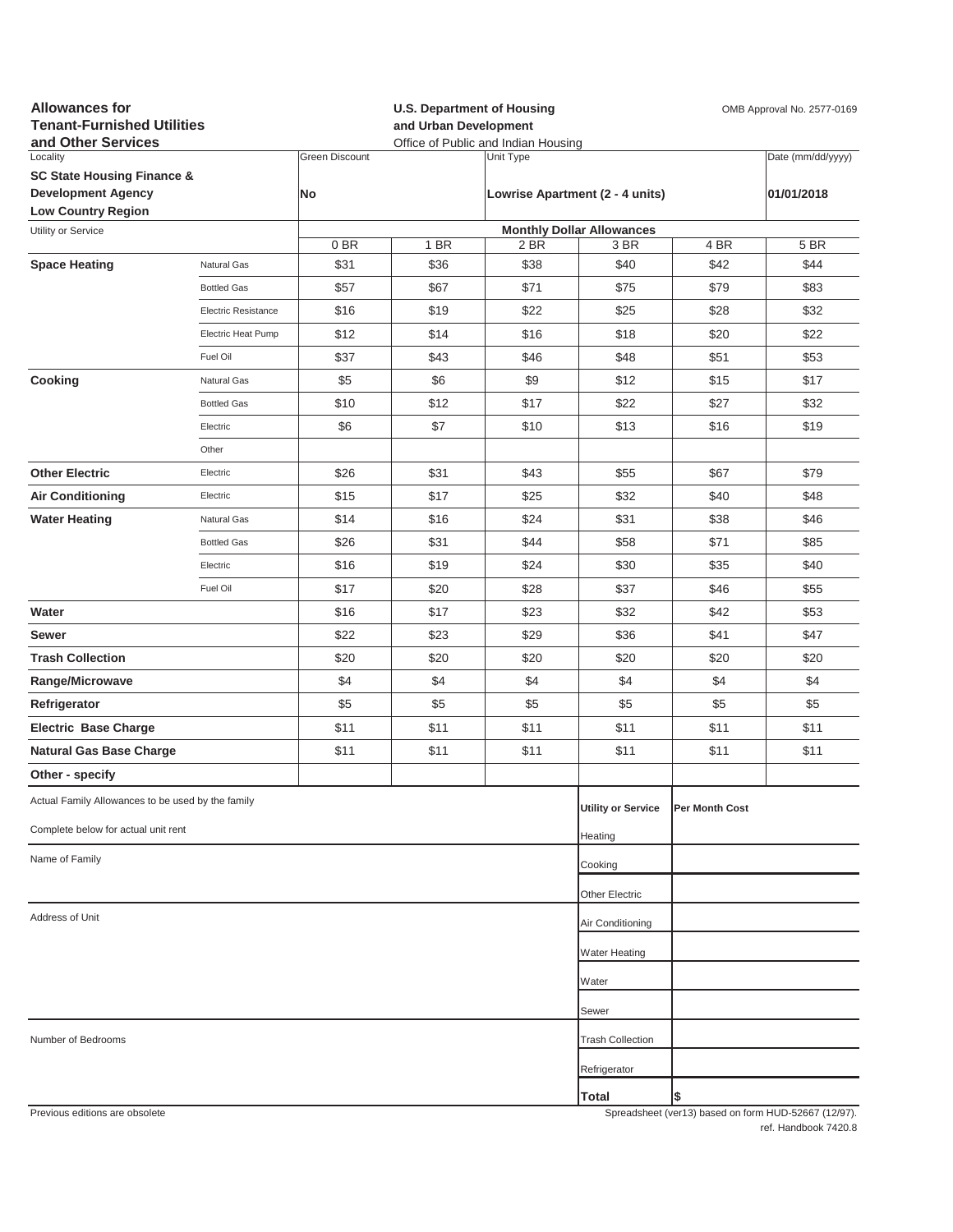| <b>Allowances for</b><br><b>Tenant-Furnished Utilities</b><br>and Other Services |                            |                       | <b>U.S. Department of Housing</b><br>OMB Approval No. 2577-0169<br>and Urban Development<br>Office of Public and Indian Housing |           |                                  |                |                                                     |
|----------------------------------------------------------------------------------|----------------------------|-----------------------|---------------------------------------------------------------------------------------------------------------------------------|-----------|----------------------------------|----------------|-----------------------------------------------------|
| Locality                                                                         |                            | <b>Green Discount</b> |                                                                                                                                 | Unit Type |                                  |                | Date (mm/dd/yyyy)                                   |
| <b>SC State Housing Finance &amp;</b>                                            |                            |                       |                                                                                                                                 |           |                                  |                |                                                     |
| <b>Development Agency</b><br><b>Low Country Region</b>                           |                            | <b>ENERGY STAR</b>    |                                                                                                                                 |           | Lowrise Apartment (2 - 4 units)  |                | 01/01/2018                                          |
| Utility or Service                                                               |                            |                       |                                                                                                                                 |           | <b>Monthly Dollar Allowances</b> |                |                                                     |
|                                                                                  |                            | 0BR                   | 1 BR                                                                                                                            | 2 BR      | 3 BR                             | 4 BR           | 5 BR                                                |
| <b>Space Heating</b>                                                             | Natural Gas                | \$25                  | \$30                                                                                                                            | \$31      | \$33                             | \$35           | \$36                                                |
|                                                                                  | <b>Bottled Gas</b>         | \$47                  | \$55                                                                                                                            | \$58      | \$61                             | \$65           | \$68                                                |
|                                                                                  | <b>Electric Resistance</b> | \$13                  | \$15                                                                                                                            | \$18      | \$21                             | \$23           | \$26                                                |
|                                                                                  | Electric Heat Pump         | \$10                  | \$11                                                                                                                            | \$14      | \$15                             | \$17           | \$18                                                |
|                                                                                  | Fuel Oil                   | \$30                  | \$35                                                                                                                            | \$38      | \$40                             | \$42           | \$44                                                |
| Cooking                                                                          | Natural Gas                | \$4                   | \$5                                                                                                                             | \$7       | \$10                             | \$12           | \$14                                                |
|                                                                                  | <b>Bottled Gas</b>         | \$8                   | \$9                                                                                                                             | \$14      | \$18                             | \$22           | \$26                                                |
|                                                                                  | Electric                   | \$5                   | \$6                                                                                                                             | \$8       | \$10                             | \$13           | \$15                                                |
|                                                                                  | Other                      |                       |                                                                                                                                 |           |                                  |                |                                                     |
| <b>Other Electric</b>                                                            | Electric                   | \$22                  | \$25                                                                                                                            | \$35      | \$45                             | \$55           | \$65                                                |
| <b>Air Conditioning</b>                                                          | Electric                   | \$12                  | \$14                                                                                                                            | \$20      | \$26                             | \$33           | \$39                                                |
| <b>Water Heating</b>                                                             | Natural Gas                | \$11                  | \$13                                                                                                                            | \$19      | \$25                             | \$31           | \$37                                                |
|                                                                                  | <b>Bottled Gas</b>         | \$21                  | \$25                                                                                                                            | \$36      | \$47                             | \$59           | \$70                                                |
|                                                                                  | Electric                   | \$13                  | \$16                                                                                                                            | \$20      | \$24                             | \$29           | \$33                                                |
|                                                                                  | Fuel Oil                   | \$14                  | \$16                                                                                                                            | \$23      | \$31                             | \$38           | \$45                                                |
| Water                                                                            |                            | \$16                  | \$17                                                                                                                            | \$23      | \$32                             | \$42           | \$53                                                |
| Sewer                                                                            |                            | \$22                  | \$23                                                                                                                            | \$29      | \$36                             | \$41           | \$47                                                |
| <b>Trash Collection</b>                                                          |                            | \$20                  | \$20                                                                                                                            | \$20      | \$20                             | \$20           | \$20                                                |
| Range/Microwave                                                                  |                            | \$4                   | \$4                                                                                                                             | \$4       | \$4                              | \$4            | \$4                                                 |
| Refrigerator                                                                     |                            | \$5                   | \$5                                                                                                                             | \$5       | \$5                              | \$5            | \$5                                                 |
| <b>Electric Base Charge</b>                                                      |                            | \$11                  | \$11                                                                                                                            | \$11      | \$11                             | \$11           | \$11                                                |
| <b>Natural Gas Base Charge</b>                                                   |                            | \$11                  | \$11                                                                                                                            | \$11      | \$11                             | \$11           | \$11                                                |
| Other - specify                                                                  |                            |                       |                                                                                                                                 |           |                                  |                |                                                     |
| Actual Family Allowances to be used by the family                                |                            |                       |                                                                                                                                 |           | <b>Utility or Service</b>        | Per Month Cost |                                                     |
| Complete below for actual unit rent                                              |                            |                       |                                                                                                                                 |           | Heating                          |                |                                                     |
| Name of Family                                                                   |                            |                       |                                                                                                                                 |           | Cooking                          |                |                                                     |
|                                                                                  |                            |                       |                                                                                                                                 |           | Other Electric                   |                |                                                     |
| Address of Unit                                                                  |                            |                       |                                                                                                                                 |           |                                  |                |                                                     |
|                                                                                  |                            |                       |                                                                                                                                 |           | Air Conditioning                 |                |                                                     |
|                                                                                  |                            |                       |                                                                                                                                 |           | <b>Water Heating</b>             |                |                                                     |
|                                                                                  |                            |                       |                                                                                                                                 |           | Water                            |                |                                                     |
|                                                                                  |                            |                       |                                                                                                                                 |           | Sewer                            |                |                                                     |
| Number of Bedrooms                                                               |                            |                       |                                                                                                                                 |           | <b>Trash Collection</b>          |                |                                                     |
|                                                                                  |                            |                       |                                                                                                                                 |           | Refrigerator                     |                |                                                     |
| Previous editions are obsolete                                                   |                            |                       |                                                                                                                                 |           | Total                            | \$             | Spreadsheet (ver13) hased on form HUD-52667 (12/97) |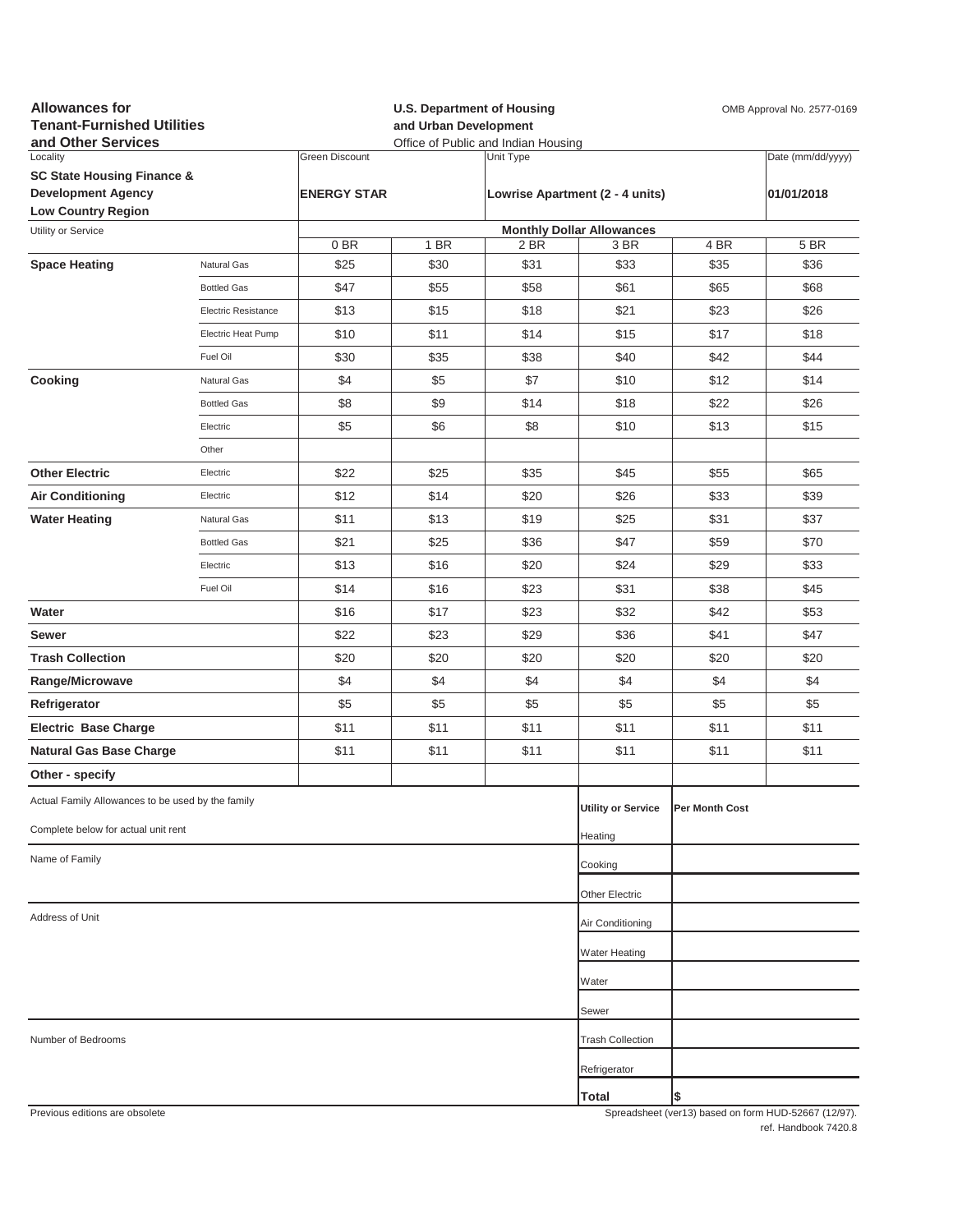| <b>Allowances for</b><br><b>Tenant-Furnished Utilities</b><br>and Other Services |                     |                       | and Urban Development | <b>U.S. Department of Housing</b><br>Office of Public and Indian Housing | OMB Approval No. 2577-0169         |                |                                                     |  |
|----------------------------------------------------------------------------------|---------------------|-----------------------|-----------------------|--------------------------------------------------------------------------|------------------------------------|----------------|-----------------------------------------------------|--|
| Locality                                                                         |                     | <b>Green Discount</b> |                       | Unit Type                                                                |                                    |                | Date (mm/dd/yyyy)                                   |  |
| <b>SC State Housing Finance &amp;</b>                                            |                     |                       |                       |                                                                          |                                    |                |                                                     |  |
| <b>Development Agency</b><br><b>Low Country Region</b>                           |                     | No                    |                       |                                                                          | Larger Apartment Bldgs. (5+ units) |                | 01/01/2018                                          |  |
| Utility or Service                                                               |                     |                       |                       |                                                                          | <b>Monthly Dollar Allowances</b>   |                |                                                     |  |
|                                                                                  |                     | 0BR                   | 1 BR                  | 2 BR                                                                     | 3 BR                               | 4 BR           | 5 BR                                                |  |
| <b>Space Heating</b>                                                             | Natural Gas         | \$23                  | \$27                  | \$29                                                                     | \$32                               | \$34           | \$37                                                |  |
|                                                                                  | <b>Bottled Gas</b>  | \$42                  | \$49                  | \$54                                                                     | \$59                               | \$64           | \$69                                                |  |
|                                                                                  | Electric Resistance | \$11                  | \$13                  | \$16                                                                     | \$18                               | \$21           | \$23                                                |  |
|                                                                                  | Electric Heat Pump  | \$9                   | \$11                  | \$13                                                                     | \$14                               | \$16           | \$17                                                |  |
|                                                                                  | Fuel Oil            | \$27                  | \$32                  | \$35                                                                     | \$38                               | \$41           | \$44                                                |  |
| Cooking                                                                          | Natural Gas         | \$5                   | \$6                   | \$9                                                                      | \$12                               | \$15           | \$17                                                |  |
|                                                                                  | <b>Bottled Gas</b>  | \$10                  | \$12                  | \$17                                                                     | \$22                               | \$27           | \$32                                                |  |
|                                                                                  | Electric            | \$6                   | \$7                   | \$10                                                                     | \$13                               | \$16           | \$19                                                |  |
|                                                                                  | Other               |                       |                       |                                                                          |                                    |                |                                                     |  |
| <b>Other Electric</b>                                                            | Electric            | \$22                  | \$25                  | \$35                                                                     | \$45                               | \$55           | \$65                                                |  |
| <b>Air Conditioning</b>                                                          | Electric            | \$13                  | \$16                  | \$22                                                                     | \$29                               | \$35           | \$42                                                |  |
| <b>Water Heating</b>                                                             | Natural Gas         | \$11                  | \$13                  | \$19                                                                     | \$25                               | \$31           | \$37                                                |  |
|                                                                                  | <b>Bottled Gas</b>  | \$21                  | \$24                  | \$35                                                                     | \$46                               | \$57           | \$68                                                |  |
|                                                                                  | Electric            | \$13                  | \$15                  | \$19                                                                     | \$24                               | \$28           | \$32                                                |  |
|                                                                                  | Fuel Oil            | \$13                  | \$16                  | \$23                                                                     | \$30                               | \$37           | \$44                                                |  |
| Water                                                                            |                     | \$16                  | \$17                  | \$23                                                                     | \$32                               | \$42           | \$53                                                |  |
| Sewer                                                                            |                     | \$22                  | \$23                  | \$29                                                                     | \$36                               | \$41           | \$47                                                |  |
| <b>Trash Collection</b>                                                          |                     | \$20                  | \$20                  | \$20                                                                     | \$20                               | \$20           | \$20                                                |  |
| Range/Microwave                                                                  |                     | \$4                   | \$4                   | \$4                                                                      | \$4                                | \$4            | \$4                                                 |  |
| Refrigerator                                                                     |                     | \$5                   | \$5                   | \$5                                                                      | \$5                                | \$5            | \$5                                                 |  |
| <b>Electric Base Charge</b>                                                      |                     | \$11                  | \$11                  | \$11                                                                     | \$11                               | \$11           | \$11                                                |  |
| <b>Natural Gas Base Charge</b>                                                   |                     | \$11                  | \$11                  | \$11                                                                     | \$11                               | \$11           | \$11                                                |  |
| Other - specify                                                                  |                     |                       |                       |                                                                          |                                    |                |                                                     |  |
| Actual Family Allowances to be used by the family                                |                     |                       |                       |                                                                          | <b>Utility or Service</b>          | Per Month Cost |                                                     |  |
| Complete below for actual unit rent                                              |                     |                       |                       |                                                                          |                                    |                |                                                     |  |
|                                                                                  |                     |                       |                       |                                                                          | Heating                            |                |                                                     |  |
| Name of Family                                                                   |                     |                       |                       |                                                                          | Cooking                            |                |                                                     |  |
|                                                                                  |                     |                       |                       |                                                                          | Other Electric                     |                |                                                     |  |
| Address of Unit                                                                  |                     |                       |                       |                                                                          | Air Conditioning                   |                |                                                     |  |
|                                                                                  |                     |                       |                       |                                                                          | <b>Water Heating</b>               |                |                                                     |  |
|                                                                                  |                     |                       |                       |                                                                          | Water                              |                |                                                     |  |
|                                                                                  |                     |                       |                       |                                                                          | Sewer                              |                |                                                     |  |
| Number of Bedrooms                                                               |                     |                       |                       |                                                                          | <b>Trash Collection</b>            |                |                                                     |  |
|                                                                                  |                     |                       |                       |                                                                          | Refrigerator                       |                |                                                     |  |
|                                                                                  |                     |                       |                       |                                                                          | Total                              | \$             |                                                     |  |
| Previous editions are obsolete                                                   |                     |                       |                       |                                                                          |                                    |                | Spreadsheet (ver13) hased on form HUD-52667 (12/97) |  |